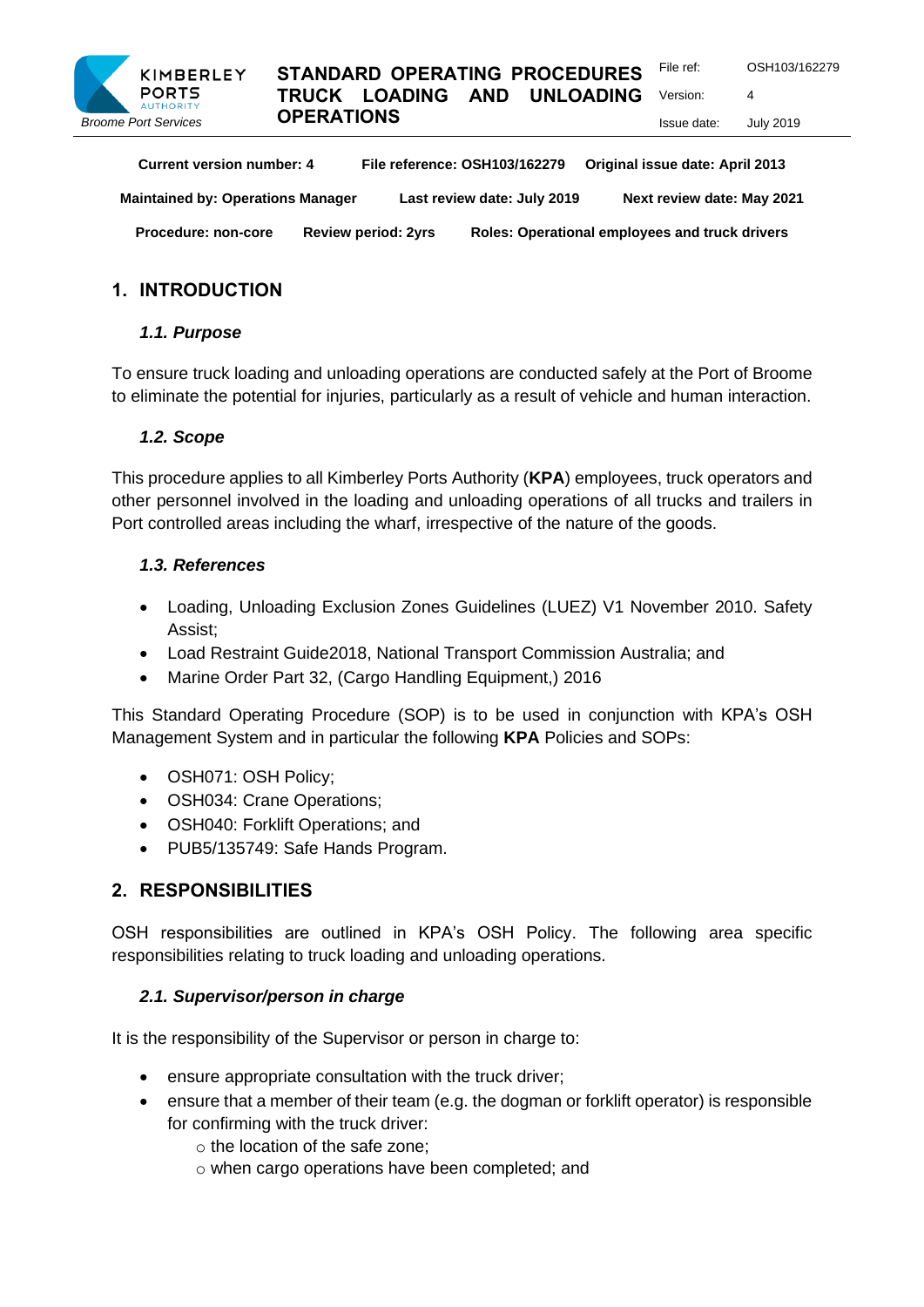Issue date: July 2019

Version: 4

o when it is safe to move from the safe zone.

#### *2.2. Employees*

Employee's responsibilities include:

• in regards to reversing trucks, check that a spotter is in place if required and where required, actively be a spotter.

### *2.3. Truck Operators*

Truck Operator responsibilities include:

- all truck operators to comply with this procedure;
- to ensure a spotter is in place as set out in this SOP;
- to ensure that any specific loading requirements are passed on to the supervisor in charge of loading;
- to follow mandatory PPE requirements including wearing gloves when undertaking manual handling tasks including securing the load;
- to report any hazards or incidents to a **KPA** supervisor;
- to comply with directions from **KPA** employees in regards to this procedure; and
- ensure loads are appropriately restrained when entering and exiting the wharf.

## **3. DEFINITIONS**

**Chain of responsibility:** is a concept used in Australian transport legislation that places legal obligations on parties involved in the transport supply chain.

**Load restraint:** Load restraint includes lashing/unlashing, tie down, twistlock locking/unlocking for the purposes of ensuring a load is secured to the truck to meet the performance standards in the load restraint guide or unsecured in preparation for removal.

**Safe zone:** is an area free of interaction between equipment/machinery and people. The safe zone will usually be identified by green for example green safety cones.

**Safe Hands:** KPA has a safe hands program to minimize the risk of hand injuries during cargo operations. During cargo operations, once a load is connected to a mechanical lifting device, employees should avoid touching the load with any part of their body. If, however, the load does require handling this must be in line with the safe hands program. Complying with the safe hands program is a KPA safety rule.

**Spotter:** A person acknowledged by the equipment or vehicle operator to provide assistance for maneuvering and in particular reversing the equipment or vehicle.

**Work Zone:** Also called the exclusion zone, is an area where operational tasks occur e.g. crane/forklift operations for truck unloading/loading. Only operationally critical personnel can enter the work zone, as approved by Supervisor.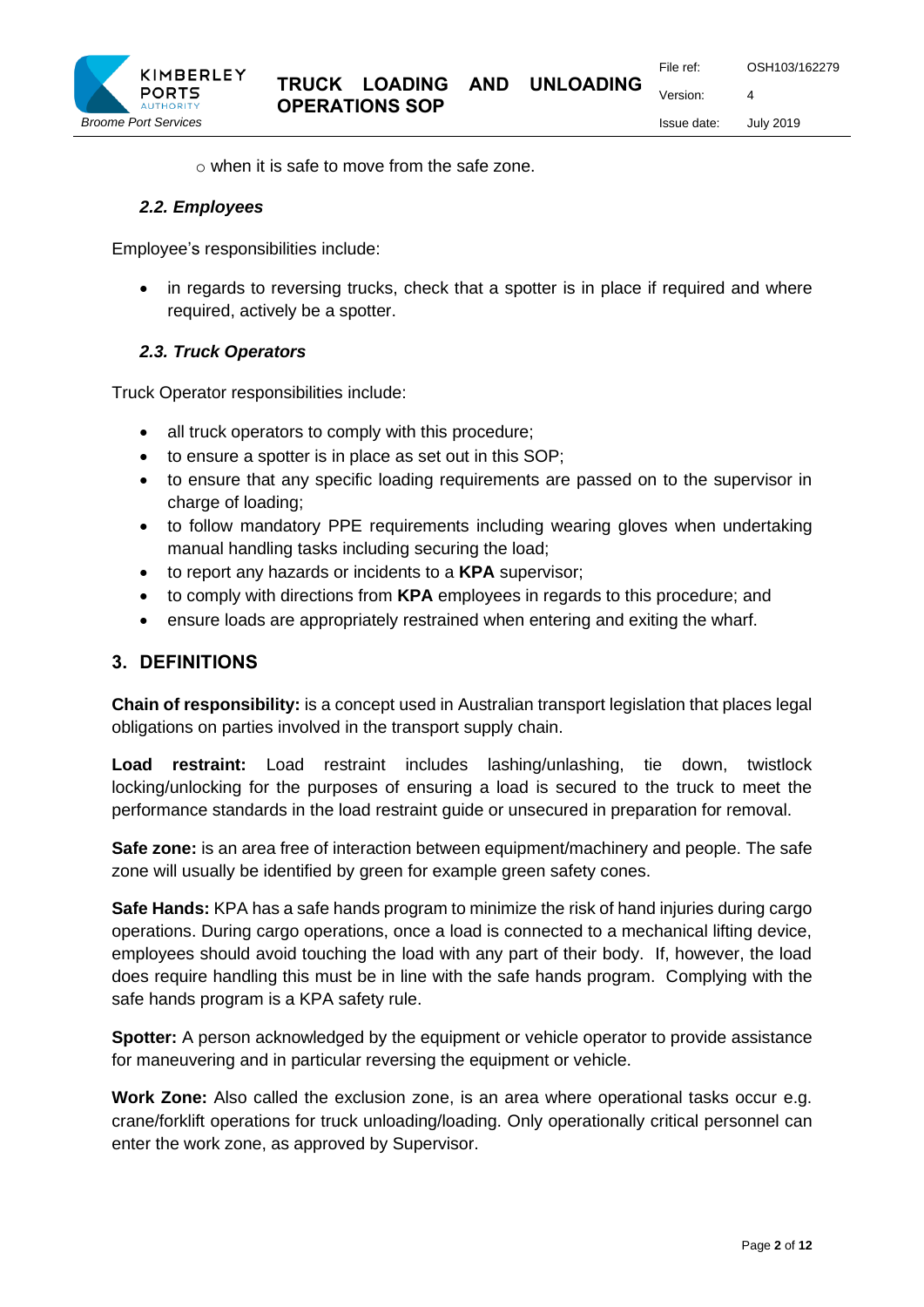# **4. PPE AND SAFETY EQUIPMENT**

All KPA Employees and Port Users are required to follow mandatory PPE requirements. For information on what requirements are to be met (see Appendix 1). KPA employees can refer to the KPA PPE sop for more detailed information.

All KPA employees and truck operators involved in the loading and unloading process must wear appropriate gloves, unless they are operating equipment e.g. crane, truck or forklift.

Stairs or platforms are to be used to access truck trailer decks when rigging/unrigging loads. Truck stairs are not to be used by KPA employees to access trucks.

Appropriate equipment such as traffic cones, flags and/or bollards, are to be used to mark the exclusion zone around the work area and safe zones. For example, red/orange traffic cones for work/exclusion zones and green traffic cones for safe zones such as PPE free zones.

## **5. SAFE HANDS APPROACH**

To comply with KPA's safe hands program the hierarchy of risk controls is to be applied when planning tasks e.g. consider if a crane, forklift, stiffy sticks or tag lines can be used prior to using hands (with gloves). In addition, consideration must be given to the potential stored energy of the object being lifted.

If a task is unable to be completed hands off, this should be discussed during the prestart at the beginning of the shift. In the event an unplanned task requires the use of hands, the individual must;

- Conduct a step back 5x5
- Seek approval from the Supervisor prior to handling the load
- If it is deemed safe to do so, proceed with handling the load; and
- If it is deemed unsafe, stop the job until the task can be made safe.

When touching the load the safe hands approach must be used which includes;

- Keeping hands flat and fingers spread
- Not gripping the load to minimize the opportunity for fingers to be caught or crushed
- Keeping hands between chest and eye level; and
- Keeping hands, feet & body parts clear of pinch/crush points.

## **6. STOP WORK AUTHORITY AND HAZARD AND INCIDENT REPORTING**

All KPA employees and port users have the right to stop the job if they believe there is an unsafe situation, condition or that an unsafe act is being performed.

Except when there is an immediate risk of injury or harm, the stop work should be coordinated through the supervisor or manager. A Stop Work Order will only be lifted by the person in charge of the work following an appropriate review and implementation of any remedial action necessary to undertake and complete the work safely.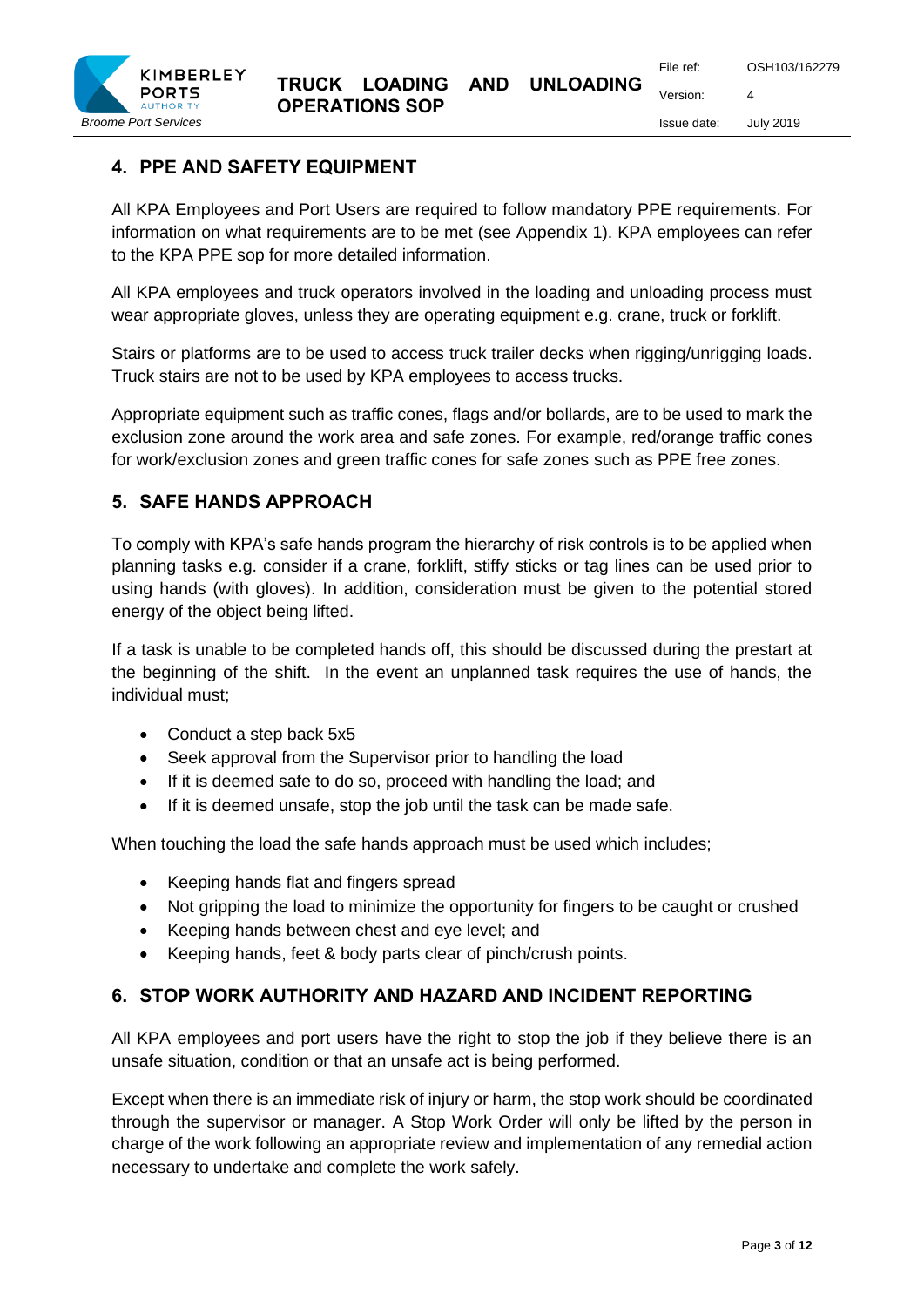

Issue date: July 2019

If you identify a hazard:

- if possible remove or eliminate the hazard;
- make the work area safe e.g. barricades, tag out;
- alert your colleagues:
- report it to you supervisor;
- that is not able to be resolved and you are still exposed to an unsafe situation then cease work (a Stop Work Authority is activated) until the matter is resolved; and
- report the hazard by filling out a HAZOB.

If there is an incident resulting in injury, damage or a near miss the job should be stopped and the incident reported to the supervisor. The supervisor should then advise a management representative immediately. Priority must be given to any injured personnel and rectifying or isolating any hazard resulting from the incident to ensure others are not put in any danger. Where it is safe, employees and truck drivers must remain at the location of the incident, until authorisation to leave is given by a KPA Management Representative.

Note: Serious incidents may require the authorities to conduct an investigation. In this case the site will need to be left in the same condition as when the incident occurred until they attend the site. This requirement is not to restrict or impede any rescue efforts or environmental pollution controls.

## **7. CHAIN OF RESPONSIBILITY**

The Heavy Vehicle National Law has specific chain of responsibility provisions that relate to packing, loading and load restraint requirements relevant to the entire transport supply chain (equivalent provisions apply in WA and NT).

Any person (including a corporation) who can control or influence transport activities, including packing, loading or restraining a load, must ensure, as far as is reasonably practicable, the safety of transport activities, including implementing safe systems and practices that remove risks and prevent any Heavy Vehicle National Law breaches.

As a minimum, reasonable actions include methods to identify, assess, control, monitor, review and remedy potentially unsafe situations or situations that could result in loading or load restraint breaches.

Every person in the chain must satisfy themselves that the vehicle, load and driver are compliant and safe.

At the Port of Broome, truck operators are responsible for ensuring their loads are appropriately restrained and compliant.

For KPA employees, if you are unsure of a load restraint or identify a safety concern relating to a load restraint, stop the job and raise it with your supervisor. The supervisor can then liaise with the truck operator.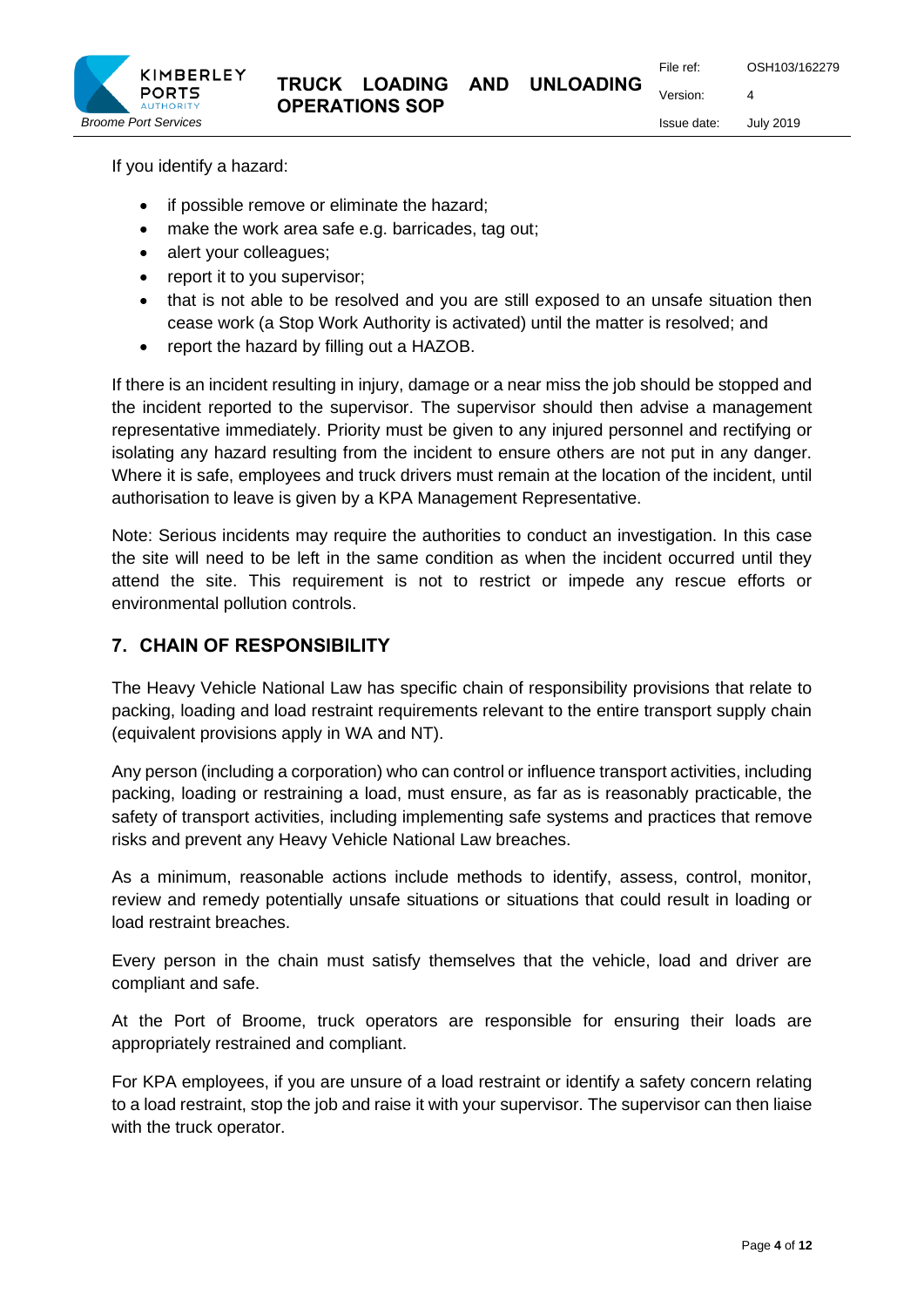## **8. FITNESS FOR WORK**

KPA has a *Fitness for Work Policy Statement* (*OSH194*) that outlines employee and contractor responsibilities for carrying out their duties in such a way that health and safety is not compromised by fitness for work issues. These include the adverse effects of fatigue, medical conditions, stress and alcohol & other drugs.

KPA has an alcohol and other drugs policy and those testing positive to drugs or registering a breath alcohol concentration greater than 0.00% may have their employment terminated or their port access cancelled. As part of this Policy you may be required to participate in alcohol and other drug screening.

## **9. PRIOR TO COMMENCING CARGO OPERATIONS**

#### *9.1. Traffic Management*

A traffic management plan for the task is to be discussed between the involved parties, for example at a toolbox talk, prior to loading and unloading. A trucking operator representative may attend this toolbox meeting. The traffic management plan will be discussed and appropriate controls to be implemented, including traffic cones designating specific work areas and safe zones.

Specific traffic management requirements, such as oversize loads, must be communicated to appropriate KPA personnel such as the Gatehouse and third parties to ensure the traffic plan is understood.

No more than 2 trucks per cargo vessel are to be in the Maritime Security Zone and where possible heavy vehicles should drive forward into position.

Refer to the Traffic Management SOP for further information.

#### *9.2. Spotters*

The need for a spotter may be identified as part of the traffic management plan, for a specific task, by the truck operator or KPA. In particular, when trucks are reversing on port lands or the wharf a spotter must be in place:

- if required by KPA (e.g. through signage or specific instruction);
- when there is congestion or simultaneous operations such as multiple work zones, vehicle movements or personnel;
- when the drivers vision is obstructed; or
- at any other time deemed appropriate by the truck operator or KPA.

The spotter could be a KPA employee, another truck driver, a competent vessel crew member. Reversing alarms must be installed and in good working order on all trucks. In addition, it is recommended that truck trailers have reversing beepers.

#### *9.3. Work Zones*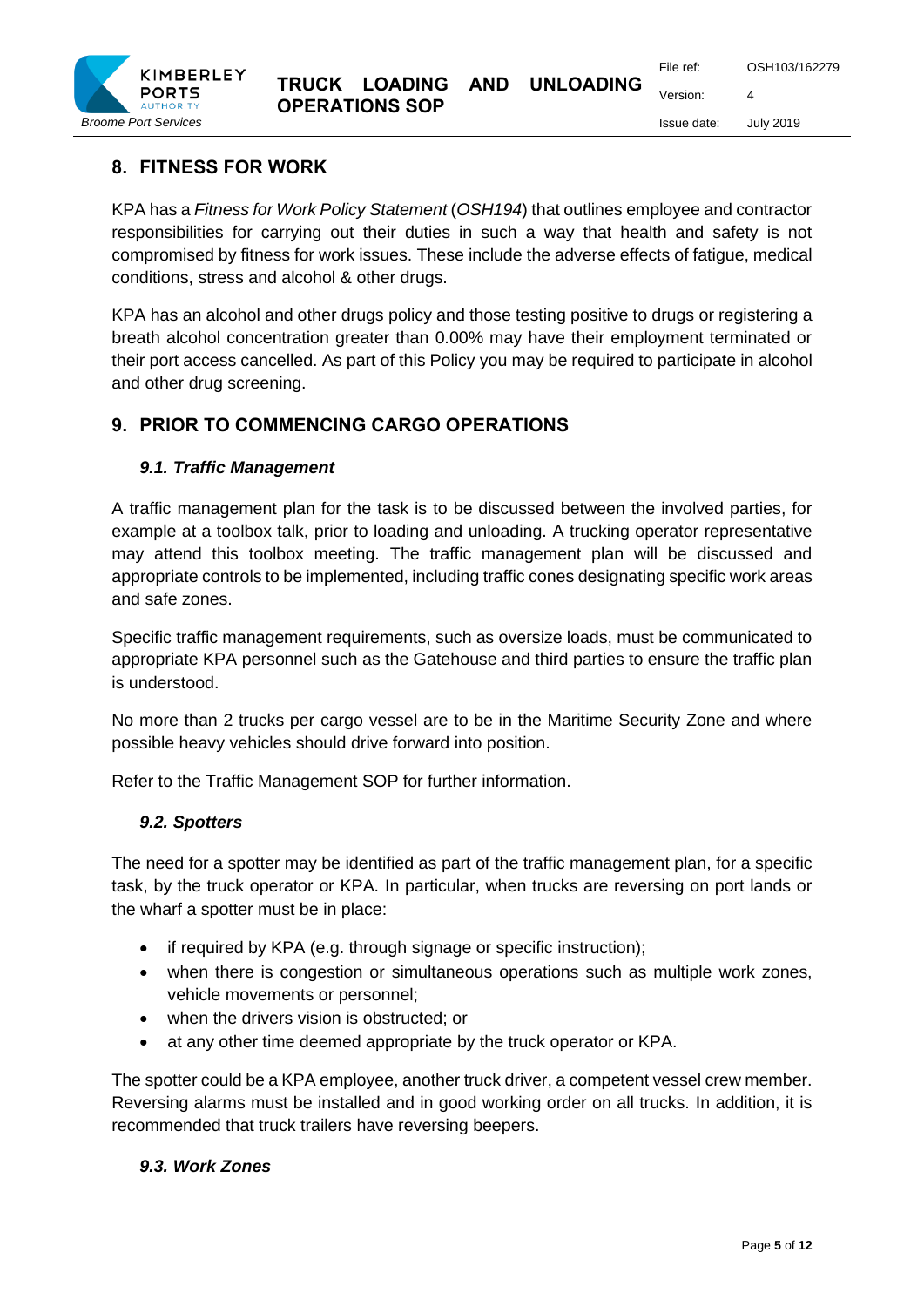Issue date: July 2019



When identifying the work zones it is important to consider the following:

- Other pedestrians not related to the specific job;
- Driver safe zone;

KIMBERLEY

- KPA employee safe zone;
- Effective system of communication; and
- Effective loading and unloading operations in progress warnings; e.g. spotter, barricades and signage.

See photo below for example of driver safety zone and work zone.

### **Photo 1: Driver Safe Zone and Work Zone**



## *9.4. Mobile Phones*

Mobile phone use is to be limited and restricted to operational needs only and must not be used within the work zone. It is recognised that Supervisors are required to use mobiles more frequently for operational reasons. Supervisors must ensure it is safe to take the call and they must leave the work area and/or take the call in the marked safe zone.

#### *9.5. Cargo Manifest*

The supervisor must have a copy of the cargo manifest or other cargo documentation from Port Operations or the Drilling Logistics Coordinator (DLC)/Agent, clearly identifying by volume, weight and distinguishing marks the cargo to be handled before commencing the discharge/backload operations to or from a truck.

The Supervisor must positively identify each of the goods /cargo to be handled and verify the weight marked on the goods corresponds to the manifested weight.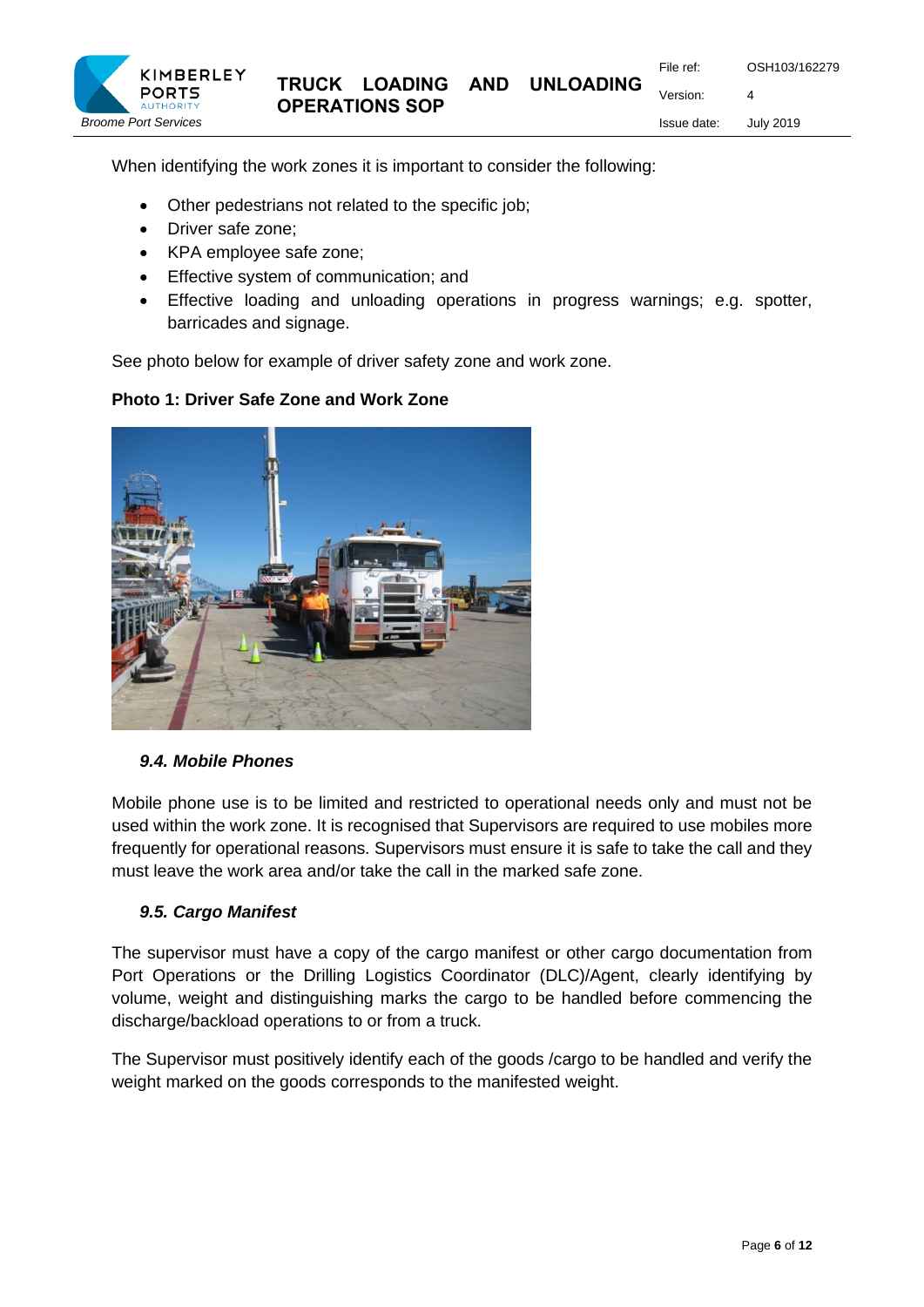**TRUCK LOADING AND UNLOADING OPERATIONS SOP**

File ref: OSH103/162279

Version: 4 Issue date: July 2019

# **10.GENERAL LOADING AND UNLOADING TRUCK PROCEDURES**

The following are general loading and unloading procedures for trucks.

General requirements:

- Never stand under the load:
- Be aware of pinch points and crush hazards during the loading and unloading process. Keep hands away from cargo and truck trailer during loading and unloading and avoid touching the load with your hands while it is moving or suspended. Utilising hands free tools and tag lines for assisting load control is appropriate and where required to touch the load, use the safe hands approach;
- Truck drivers are not to walk into the work area during cargo handling operations unless authorised by a KPA employee;
- Truck drivers must stay in the safe zone, for example next to the cab, until the load has been loaded or unloaded and/or the truck driver has been authorised to leave the safe zone by the KPA dogman or forklift operator;
- Truck drivers to remain with their vehicles unless there is an operational requirement to do otherwise;
- If trucks are required to reverse on Port Lands and/or the wharf then a spotter is required as per Section 8.2 of this procedure;
- Any loads or items placed on the wharf from a vessel or truck must be placed in a planned methodical way considering good housekeeping practices and well clear of the hazard line to maintain sufficient room for any mooring or unmooring that may arise. No items are to be stored on or inside the hazard line. In addition, trucks must park away from the hazard line to ensure that the driver does not need to enter the hazard zone to exit/enter the cab, unless a safety control is in place (i.e. PFD or safety rail in place).

# Loading/unloading requirements:

- Trucks may be loaded and unloaded either by cranes and/or forklifts. The use of the crane or forklift is determined by the KPA Supervisor/person in charge. Forklift/crane operations may be simultaneous but each trailer to have only one item loaded/unloaded at a time;
- Loading/unloading cargo by forklift is to be done by the delegated competent forklift operator utilising safe zones and work areas as per Forklift SOP;
- KPA employees must not stand on truck trailers during placement or removal of loads by cranes or forklifts. Access to truck trailers should be avoided where possible and only occur with the authorisation of the supervisor/person in charge, once the load is landed and settled on the truck and where an adjacent platform, for example a trailer, work platform or stairs, is in place. Stairs need to be controlled by another person while in use. See photo 2 for example of trailer access;
- If the sling or oblong are unable to be accessed from the ground, stairs or a platform, then the load is to be;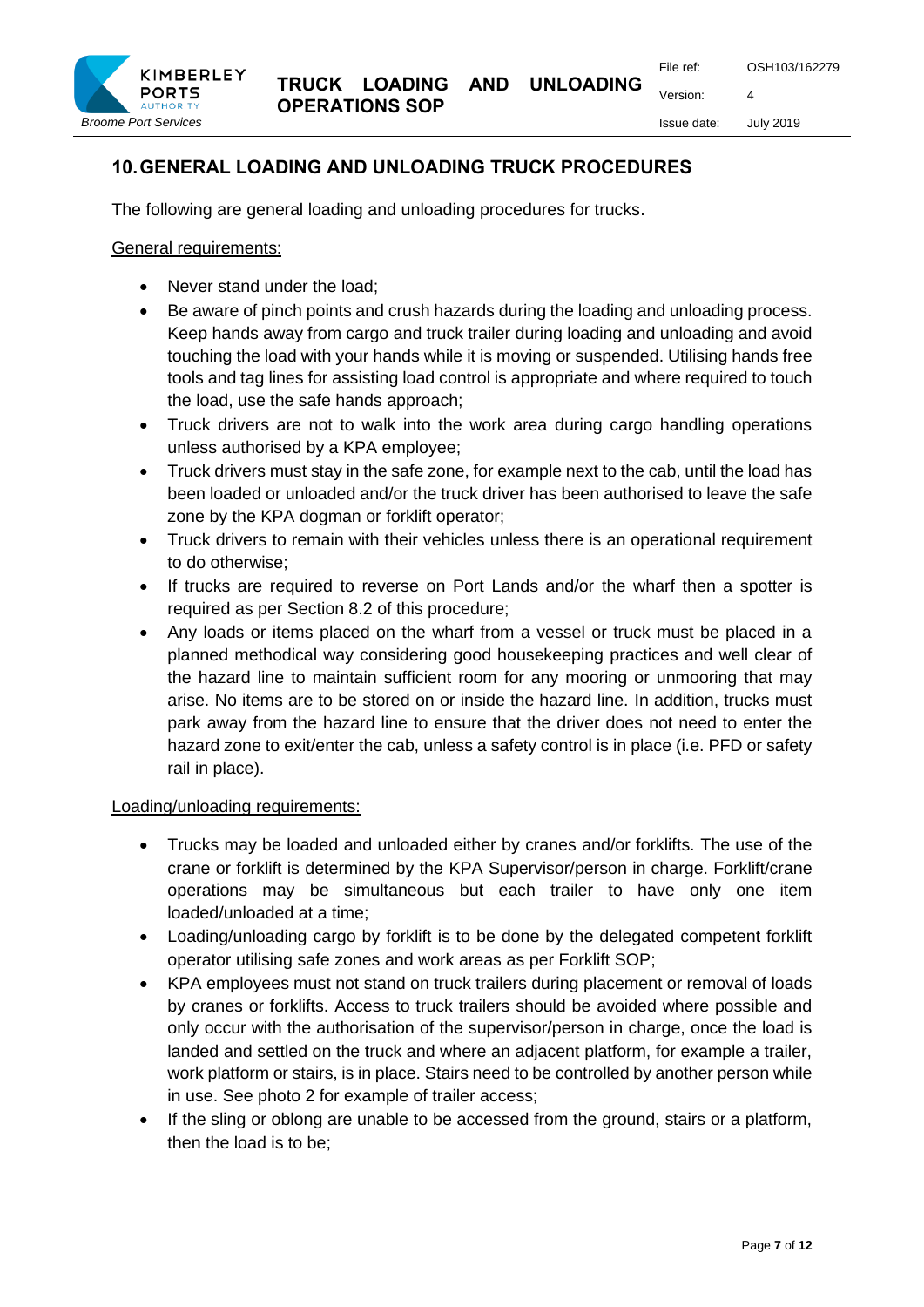

- o Forklifted onto the ground (where possible) so the lifting point can be accessed safely;
- o The lifting points accessed from a forklift workbox ensuring that appropriate working at heights PPE is being used; or
- o Sent back to the freight yard so that more appropriate slings i.e. a stinger can be attached
- Lifts are to be checked off the manifest and any discrepancies noted and advised immediately to the superintendent
- Goods/Cargo are not to be lifted if there is a discrepancy between the manifested weight and the weight marked on the goods until the discrepancy is resolved.
- If there is a weight that is re-declared as a result of a discrepancy, ensure that the appropriate persons are notified, including truck operators who may need to adjust the truck load plan and load restraint parameters.



#### **Photo 2: Trailer access and crane/truck work zone**

#### Restraint requirements

- For trucks the unlashing and lashing will be conducted by the truck drivers or trucking company representative. All lashing on vehicles is to be in compliance with the Load Restraint Guide;
- Trucks are to arrive and depart the Port Lands and the jetty with all items suitably restrained by the transport company. If safe to do so, and in agreement with the Supervisor, trucks can move to the lashing zone for restraining of a load;
- The trucking company is responsible for determining the appropriate restraint method in line with the load restraint guide and the load placement location on truck. KPA stevedores are required to bring to the attention of a truck driver when they believe a load is not restrained in accordance with the Load Restraint Guide. Where you believe an unsafe situation has not been addressed adequately then you are required to notify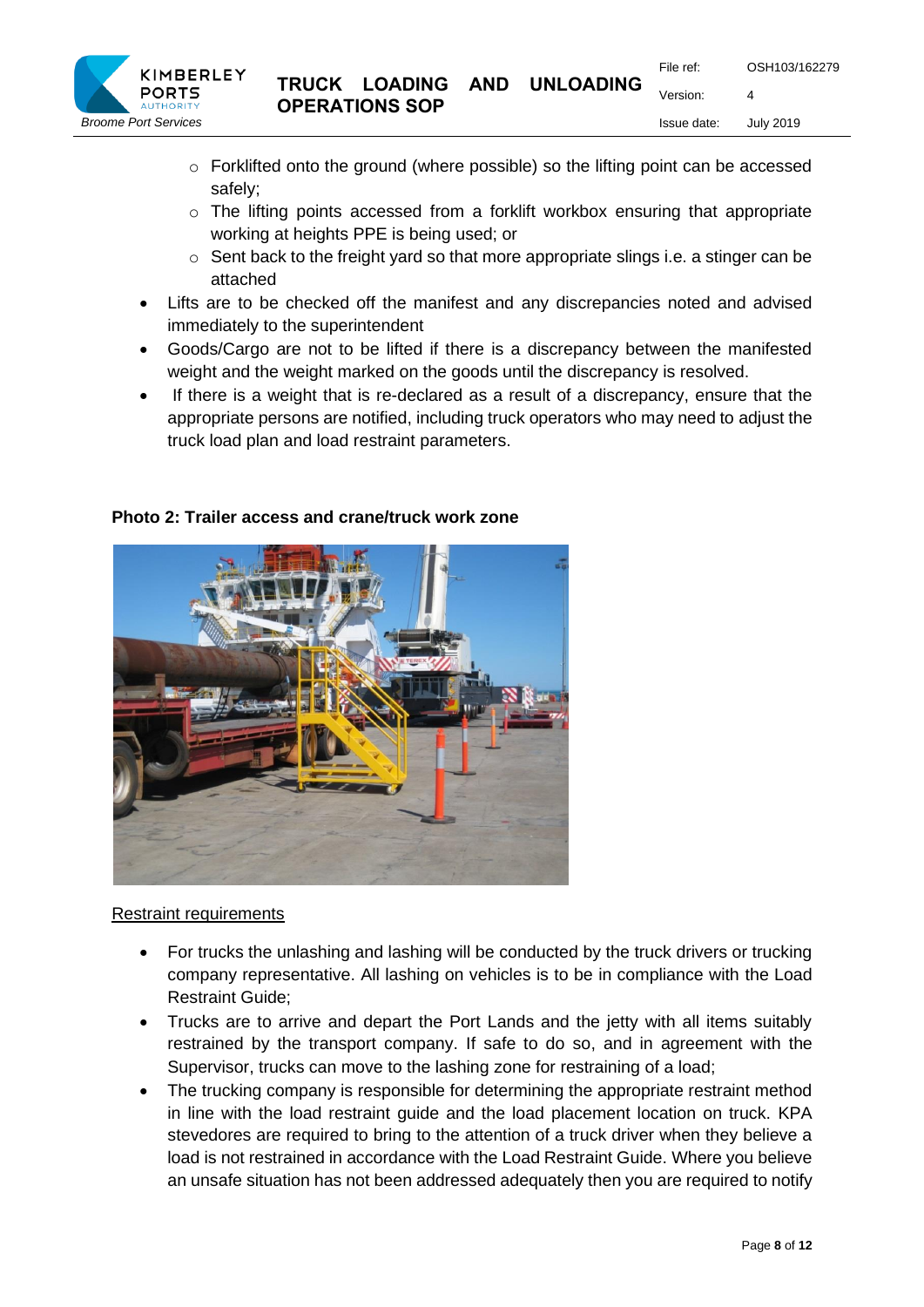

your Supervisor immediately or elevate your concerns to a Management representative; and

# *10.1. Specific Cargo Requirements for Trucks:*

Some cargo may have specific safety considerations including, but not limited to, the following:

- Tubular cargo is to be loaded and unloaded on trucks with suitable headboards and sufficient bolsters in place to secure the load should the tubular items shift
- Containers:
	- $\circ$  Slings on pre-slung containers must be long enough and be on the end of the container so they can be easily reached to avoid the need to climb into or on top of containers or onto a truck trailer. Stingers should be used to ensure slings are of adequate length.
	- $\circ$  Containers are to be loaded onto trailer twistlocks where possible. The truck driver is responsible for locking the twistlocks.
- Break bulk bags can have a separate lashing zone. Once bags are landed and unhooked and personnel have left the work area the truck can be directed to the lashing zone.
- When loading radioactive items on to trucks they should be loaded as far from the drivers cab as possible to protect the driver from radiation exposure during long line haul trips.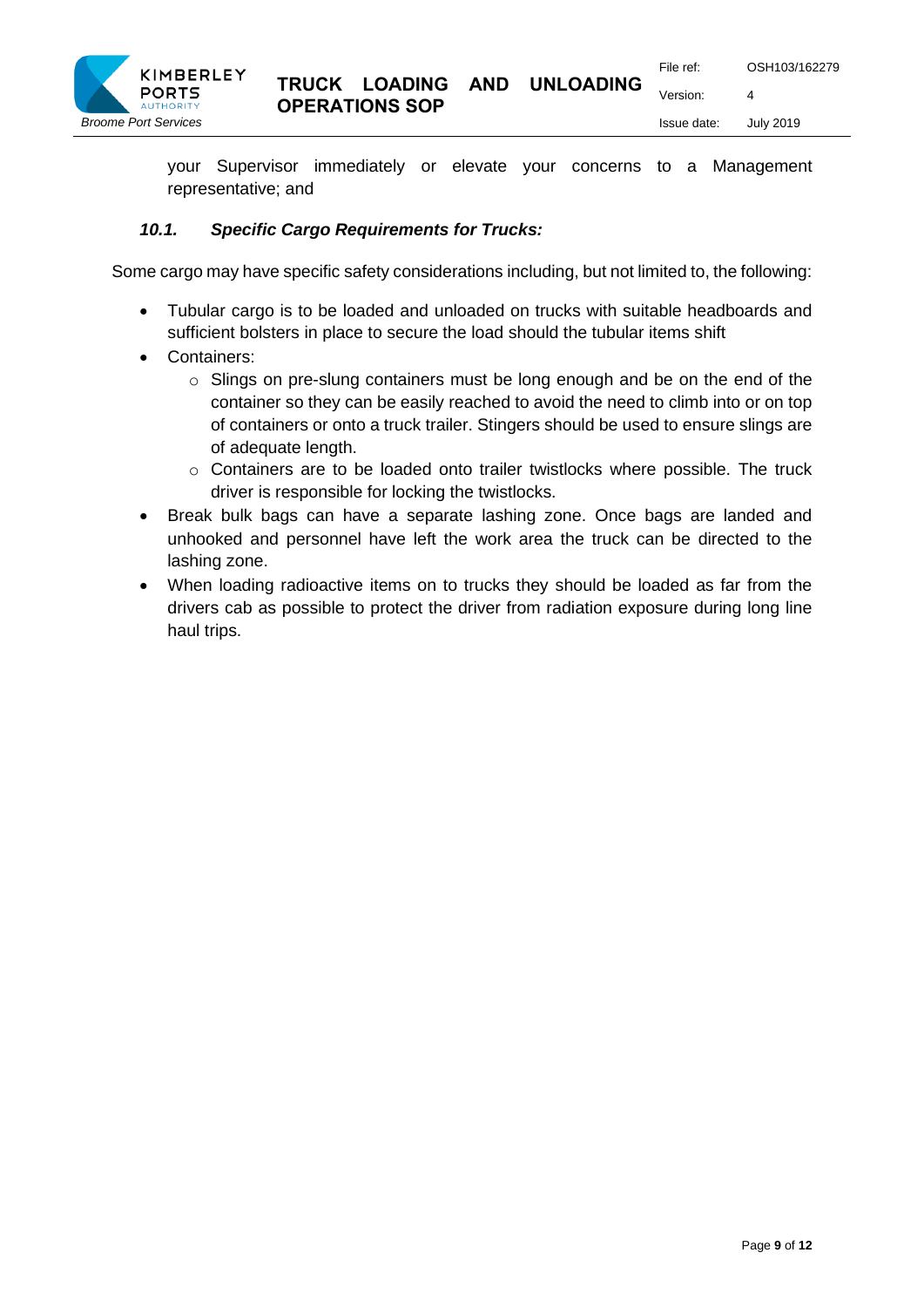

Issue date: July 2019

#### **VARIATION RECORD:**

| <b>Version No.</b> | <b>Version Date:</b> | <b>Brief Description of Change:</b>                                                                                                                                                                                                                                                                                                                                                                                                            |  |
|--------------------|----------------------|------------------------------------------------------------------------------------------------------------------------------------------------------------------------------------------------------------------------------------------------------------------------------------------------------------------------------------------------------------------------------------------------------------------------------------------------|--|
| 1.0                | April 2013           | This procedure has been separated from the Vessel loading and<br>discharging operations SOP. A complete review occurred.                                                                                                                                                                                                                                                                                                                       |  |
| 1.1                | June 2013            | Minor updates including clarification of use of gloves and number of<br>trucks on wharf during cargo operations.                                                                                                                                                                                                                                                                                                                               |  |
| 1.2                | June 2013            | Changed wording of assessment question.                                                                                                                                                                                                                                                                                                                                                                                                        |  |
| 1.3                | August 2013          | Changed wording of assessment question.                                                                                                                                                                                                                                                                                                                                                                                                        |  |
| 1.4                | September 2014       | KPA logo and position title changes. Minor additions including information<br>on vessel manifest and information on unloading and loading dangerous<br>goods and loading livestock and fodder.                                                                                                                                                                                                                                                 |  |
| 1.5                | March 2015           | Change to truck operators responsibilities.                                                                                                                                                                                                                                                                                                                                                                                                    |  |
| 2.0                | September 2015       | Include Hazard line and housekeeping plus full review.                                                                                                                                                                                                                                                                                                                                                                                         |  |
| 2.1                | April 2016           | Updated 7.2 Loading and unloading Tubular on Trucks to reflect new way<br>of crossing over wire slings and securing through eye.                                                                                                                                                                                                                                                                                                               |  |
| 2.2                | <b>July 2016</b>     | Clarification of simultaneous operations in section 7. Information on<br>trucks parking away from the hazard line.                                                                                                                                                                                                                                                                                                                             |  |
| 2.3                | August 2016          | Clarification to 6.4 Suitability of pallets or bags on plastic shrink wrapping,<br>addition of unitising to definitions.                                                                                                                                                                                                                                                                                                                       |  |
| 3                  | August 2017          | Review of document with removal of repeated information throughout the<br>document and references made to other KPA documentation where<br>required. Major changes included:<br>Section 2: reference to OSH Policy for general responsibilities,                                                                                                                                                                                               |  |
|                    |                      | Section3: definitions reduced to SOP specific terms only<br>Section 6: removal of information about pallets as this is covered in KPA's                                                                                                                                                                                                                                                                                                        |  |
|                    |                      | vessel loading SOP                                                                                                                                                                                                                                                                                                                                                                                                                             |  |
|                    |                      | Section 7: review of whole section and removal of repeated information<br>including rig tender example as this information is already covered in the<br>general guidelines. Clarification on the requirement and use of a spotter<br>when reversing, additional requirements for reversing beepers and<br>additional information on the procedure to access containers). Cargo<br>specific information reworded and summarised in section 7.1. |  |
| 4                  | <b>July 2019</b>     | Full review of document. Changes included amendments for the use of a<br>spotters, additional information on chain of responsibility and information<br>on KPA's fitness for work requirements.                                                                                                                                                                                                                                                |  |
| 4.1                | <b>July 2019</b>     | Additional information on KPA's Safe Hands Program and instructions for<br>when a lifting point cannot be accessed from the ground, stairs or a<br>platform added                                                                                                                                                                                                                                                                              |  |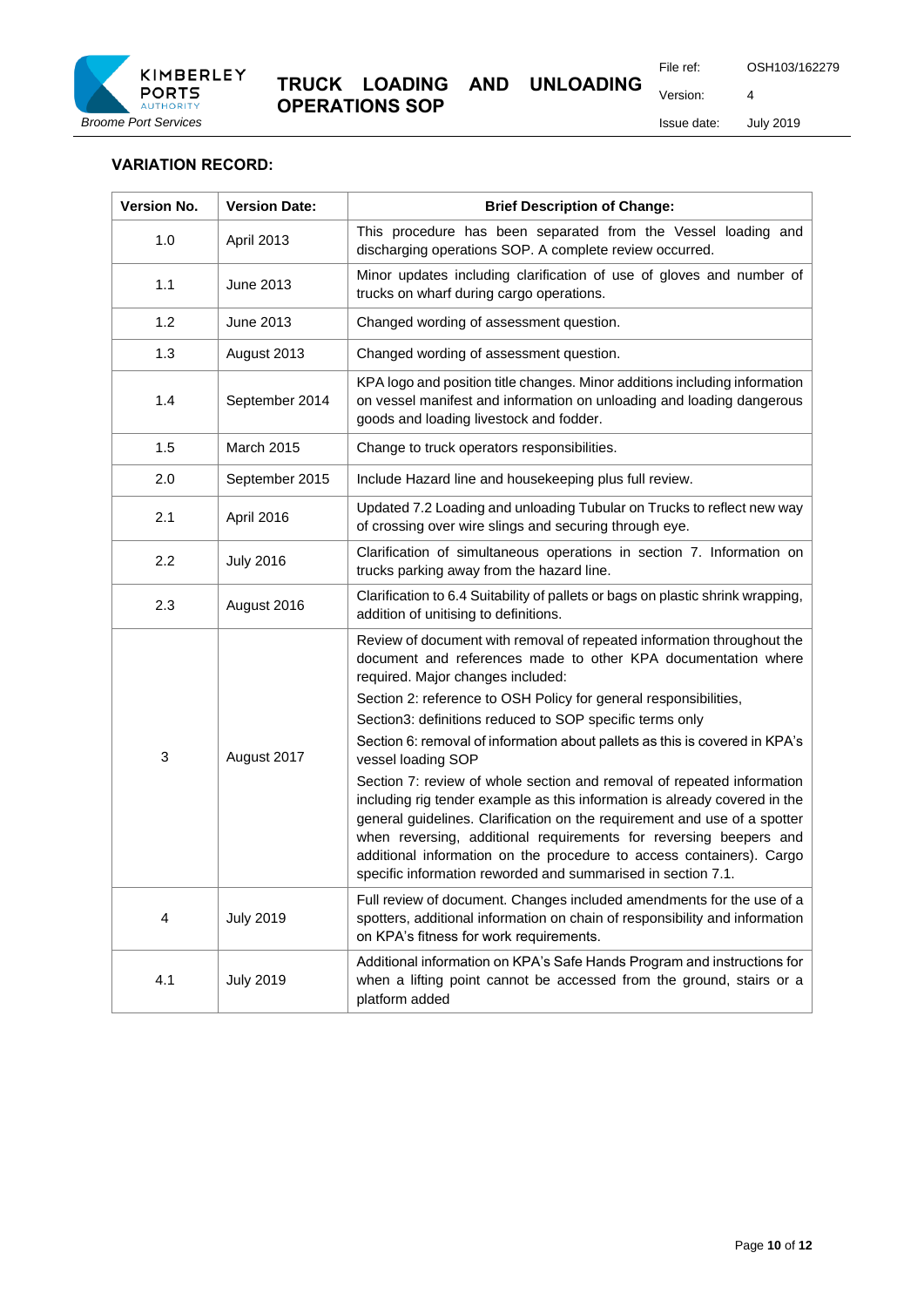

Issue date: July 2019

Version: 4

## **ACKNOWLEDGEMENT**

This written assessment must be completed by **KPA** employees and personnel involved in the loading and unloading operations of trucks to ensure a good understanding of the Procedure.

**INSTRUCTIONS:** All questions must be answered correctly; incorrect answers will require you to demonstrate your understanding to the correct and fill in where indicated. Pass mark is 100% correct

## **Questions:**

- 1. How are the following areas marked?
- a) The work zone:
- b) The safe zone:
- 2. When slings are unable to be accessed from the ground, stairs or a platform, then the container is to be:

| а  |  |
|----|--|
| b  |  |
| C) |  |

3. Employees should avoid touching the load with any part of their body. If, however, the load does require handling the safe hands approach must be used which includes

| a                                                                                        |
|------------------------------------------------------------------------------------------|
| b) Not gripping the load to minimize the opportunity for fingers to be caught or crushed |
| C)                                                                                       |
| ď                                                                                        |
|                                                                                          |

4. Truck drivers will conduct all lashing/unlashing and locking/unlocking of loads. (Tick true or false)

❑ True ❑ False

## **End of Assessment**

*I have read and understood the content of the Policy/Procedure and agree to be bound by the Policy/Procedure.*

| Full Name (please<br>print): |       |
|------------------------------|-------|
| Signature:                   | Date: |
| Organisation:                |       |